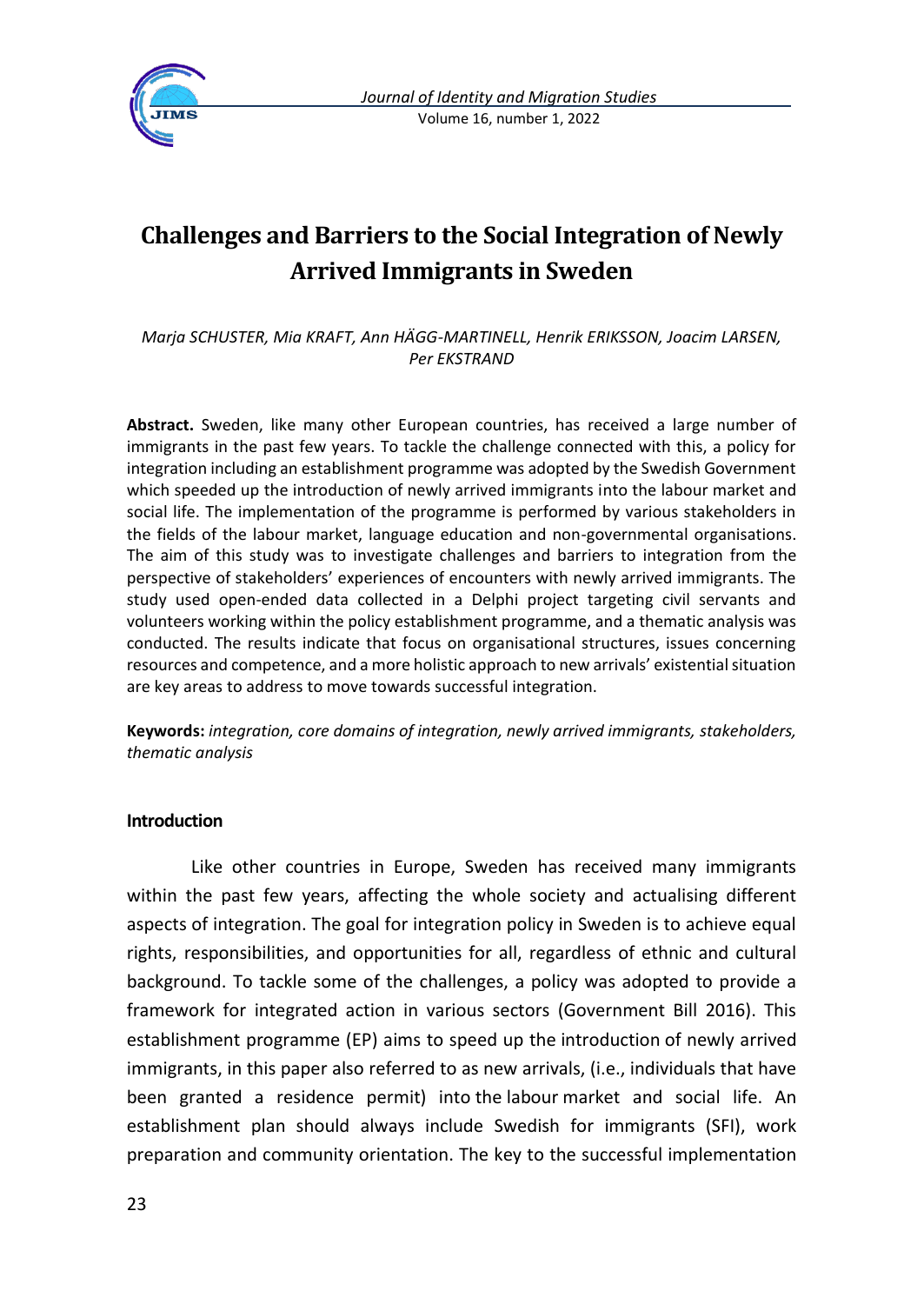

of the policy requires a considerable participation in society within the transition to a more pluralistic community. In this paper, we explore challenges presented by this implementation as described by different stakeholders, and the barriers to the integration of new arrivals.

From a broader perspective, the integration of new arrivals relates to sustainable development goals (SDG) adopted by the member states of the United Nations (2015). Sweden was one of the countries to start early on governmental work towards sustainability (Swedish Government 2018). In connection to SDG, stakeholders working within establishment programmes need to follow the goal addressing sustainable cities and inclusive communities, making demands for good governance with basic human rights as a point of departure (goal 11). The action plan also highlights, among other things, SDG goals with a focus on good health and wellbeing, quality education with lifelong learning opportunities and decent work for all, and economic growth (goals 3, 4 and 8). Sustainability in everyday practice means utilising the skills and knowledge of new arrivals and emphasising human rights. In other words, empowering immigrants through social participation in inclusive communities with equal life conditions and enhanced democratic participation is vital in developing a sustainable social sector.

The interconnectedness of these goals can be further explained and operationalised by the conceptual framework itemised by Ager and Strang (2008). Their framework includes ten main domains as presented in figure 1 below.



**Figure 1. A Conceptual Framework Defining Core Domains of Integration**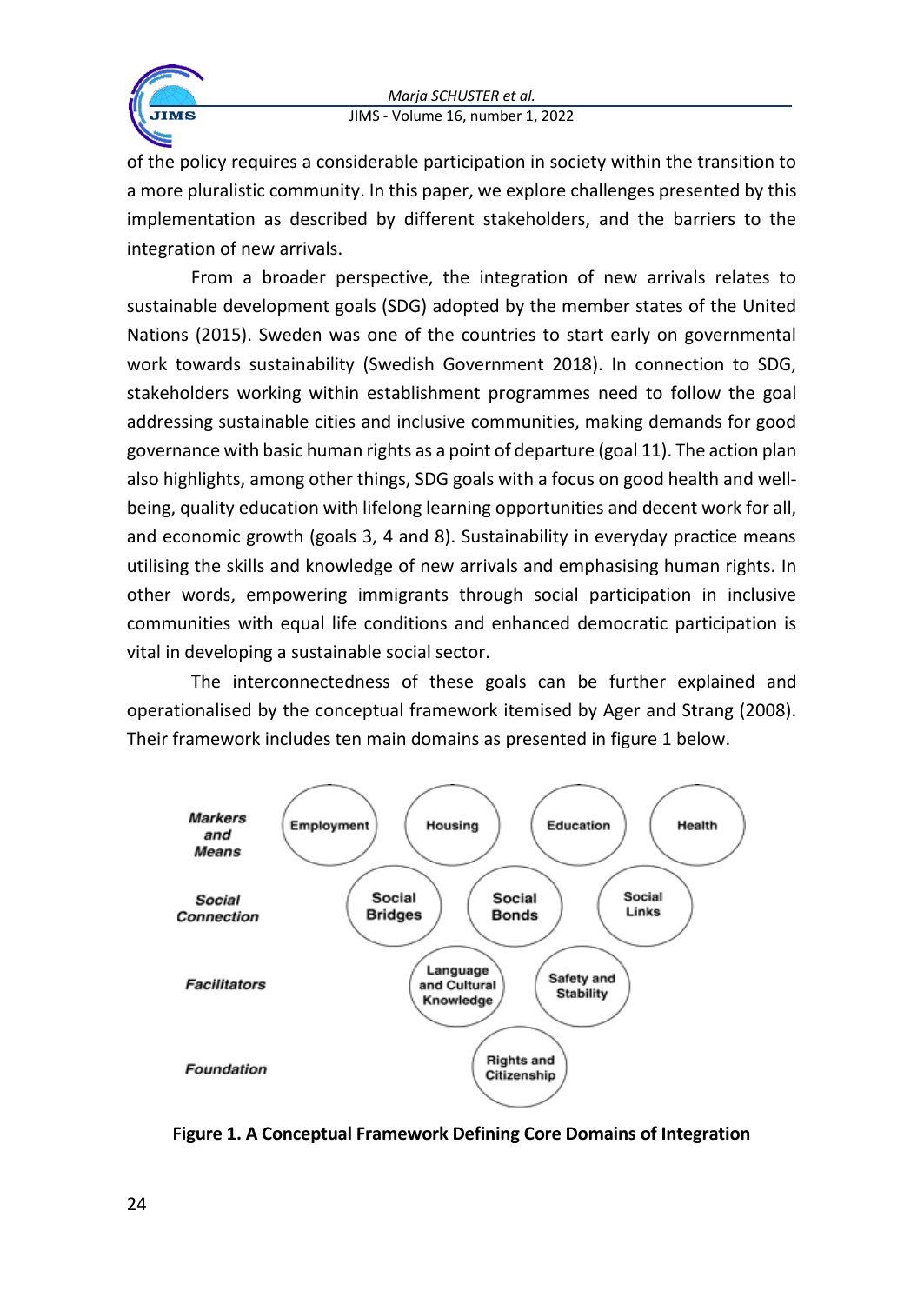

The framework specifies ten core domains to describe different aspects of the concept of integration. The domains cover the key issues of employment, housing, education, and health. These domains can serve as markers for achievements, but also as means for integration. The three domains of social connection and the two domains of facilitators mediate between the domains of markers and means and the foundational domain of rights and citizenship. According to Ager and Strang (2008) they work as "connective tissue" between the domains.

Social bridges in Ager and Strang´s (2008) framework aim at illuminating the relationships between new arrivals and host communities relating to social harmony and to new arrivals' participation in the host society. Social bonds are about proximity to family and about sharing cultural practises and maintaining familiar patterns of relationships. This plays an important role when it comes to the feeling of being settled in a society. Social links refers to the connection between individuals and structures of the state when it comes to access to services. Connecting new arrivals to relevant services is essential for establishing integration.

Processes in all the different domains relate to facilitators referring to language and cultural competencies, as well as safety and stability. Ager and Strang (2008) believe that learning the language of the host community is not enough; you also need a broader cultural knowledge of national and local procedures for successful integration. The domain of safety and stability refers to the local environment. Not feeling safe or lack of stability due to being forced to move somewhere else act as barriers to the processes of integration.

The foundational domain of rights and citizenship is about a shared understanding of what integration is. The concept can be interpreted in different ways. It can be associated with assimilation based on ethno-cultural political exclusion. Ager and Strang (2008) relate the concept to the notion of the pluralist society and the right to maintain cultural and religious identity and practices. They emphasise that ideas of nationhood, citizenship, rights, and responsibilities are fundamental to understanding the principles and practice of integration.

In connection to sustainability through inclusive communities, experiences from Norway reveal that the meaning of inclusive communities has different goals for the stakeholders, and the primary aims for social participation are dictated mostly by priorities concerning administration of the daily practice or controlling dilemmas (Hagelund 2009; Hagelund and Kavli 2009). Furthermore, Reynolds and Sariola (2018) argue that the effects of community engagement activities are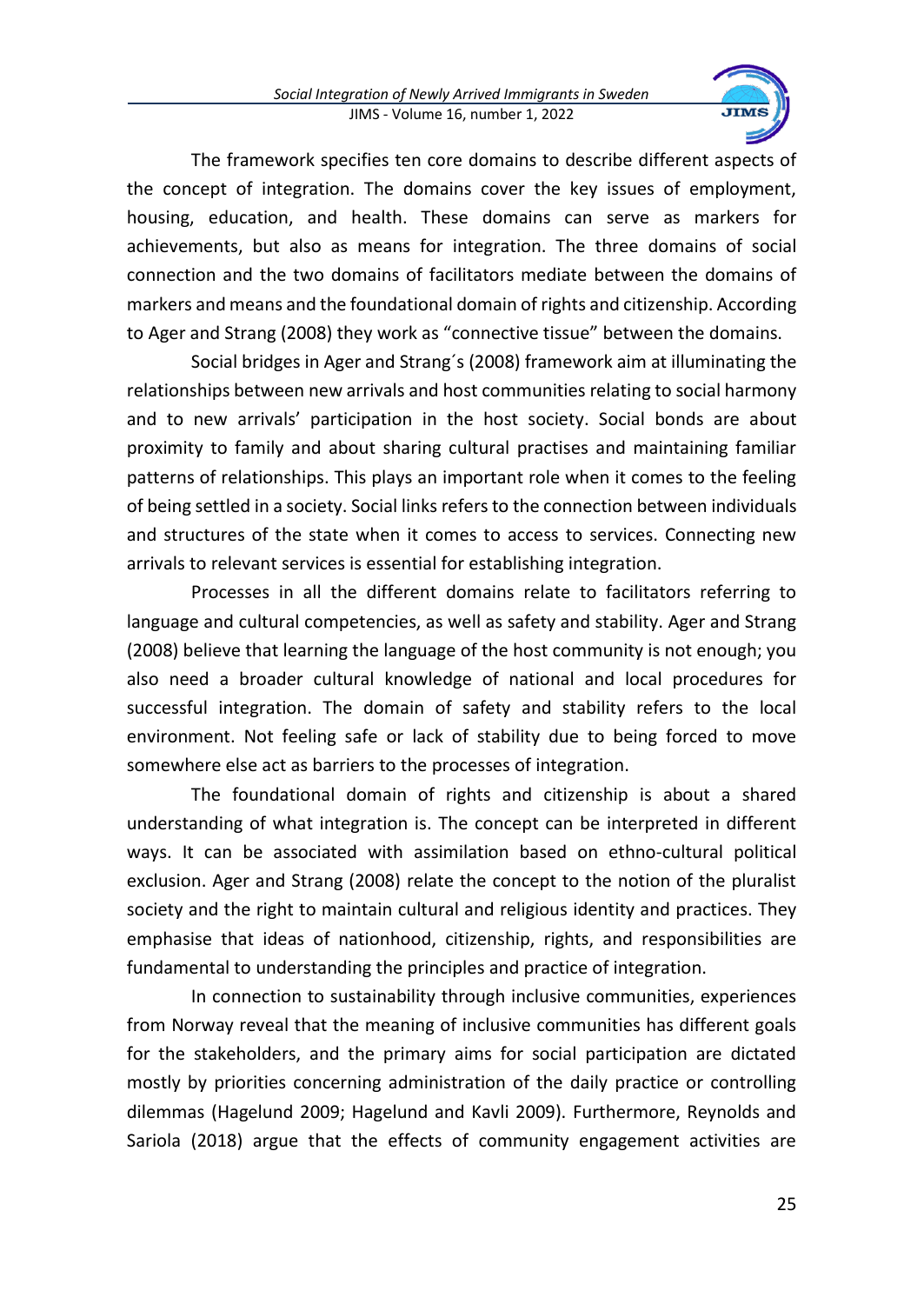

established in several pathways in which the concept of community engagement itself is defined and legislated. It is important to scrutinise stakeholder-oriented aspects of governance, even at a conceptual level (Hajer et al. 2015). Research may assist in analysing the processes of integration that affect the social inclusion of new arrivals and put the focus on existing inequalities in different life stages. Because inclusive communities are socially, environmentally, and economically beneficial, it is essential to investigate stakeholders' everyday practice from this perspective. In connection to the overall concept of sustainability, McMillan (2014) states that the concept is fragile and dependent on the processes and the stakeholders who create its content. Therefore, their experiences of encounters with newly arrived immigrants in existing establishment programmes can teach us about current flaws and deficiencies in the process of integration. The aim of this study is to investigate challenges and barriers to integration from the perspective of stakeholders' experiences of encounters with newly arrived immigrants.

# **Method**

# *Design*

The study has a qualitative approach. It is a part of a wider Delphi project with the aim of describing the attitudes, perceptions and experiences concerning refugees' mental health and social participation among employees and volunteers in the fields of the labour market, language education and non-governmental organisations in Sweden (Larsen, Eriksson et al. 2021). By 'refugees', this study means newly arrived immigrants that have been granted a residence permit. A tworound Delphi was chosen as a strategy for the collection of data (Hägg-Martinell, Eriksson et al. 2021). This includes an initial overview of existing knowledge to construct items and questions for a two-round sequential questionnaire communication with participating experts.

# *Setting and sample*

The data for this study consists of answers to 15 open-ended questions included in the questionnaires from the first and second rounds (Hägg-Martinell, Eriksson et al. 2021). A total of 238 informants participated in the study. Fifty-five percent of the informants had worked with newly arrived immigrants for one to five years and 39% for more than five years; 46% worked with immigrants in the labour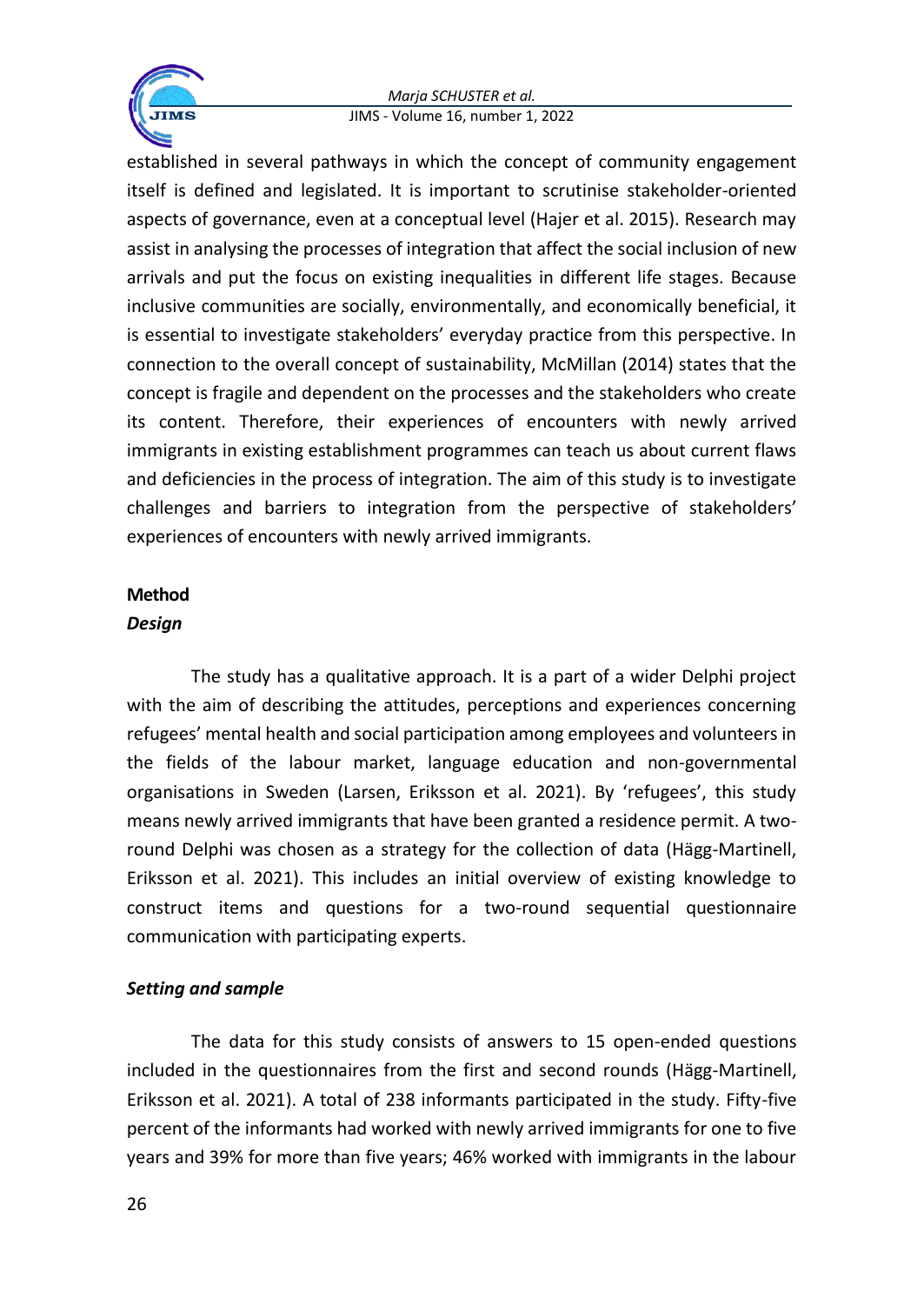

market, 37% worked in language and education, and 17% worked with social activities. Twenty-one percent of the informants had refugee or migration experience.

# *Informants and data collection*

Informants were recruited by using certain key persons who were asked to contribute and to recommend other suitable persons. These key persons also had the opportunity to distribute the questionnaire to other relevant participating experts. Our definition of an expert was a person who was an employee or a volunteer working in the field of establishment efforts for new arrivals and who had been in that position for more than a year.

The informants recruited for the study represented three different areas within what we define as "establishment efforts for new arrivals". Namely: 1. Social activities: mainly volunteers who organise various social activities for immigrants, such as language cafés, wellness and sports activities, cultural activities, and friendship-building activities within municipalities and organisations. 2. Language and education: mainly SFI teachers and persons responsible for the social orientation for new arrivals. 3. Labour market: actors in labour market establishment such as employees of the Swedish Public Employment Service or similar private alternatives.

## *Data analysis*

The analysis of data was performed with the six-step model for thematic analysis described by Braun and Clarke (2006).

The first phase involved reading the answers to the open-ended questions several times to become familiar with and get a first impression of the data. The second phase was more structured, aiming to identify passages that appeared to represent experiences related to the aim of the study. In this phase an initial coding was performed. These two phases were performed by the first and second authors separately.

The coded passages were sorted into potential preliminary themes in phase three. This was done by the first and the second authors and discussed with the last author. In phase four the preliminary themes were critically scrutinised. Was a theme really a theme, was there enough data to support it? Could two preliminary separate themes form one theme? Could the themes be linked meaningfully to each other,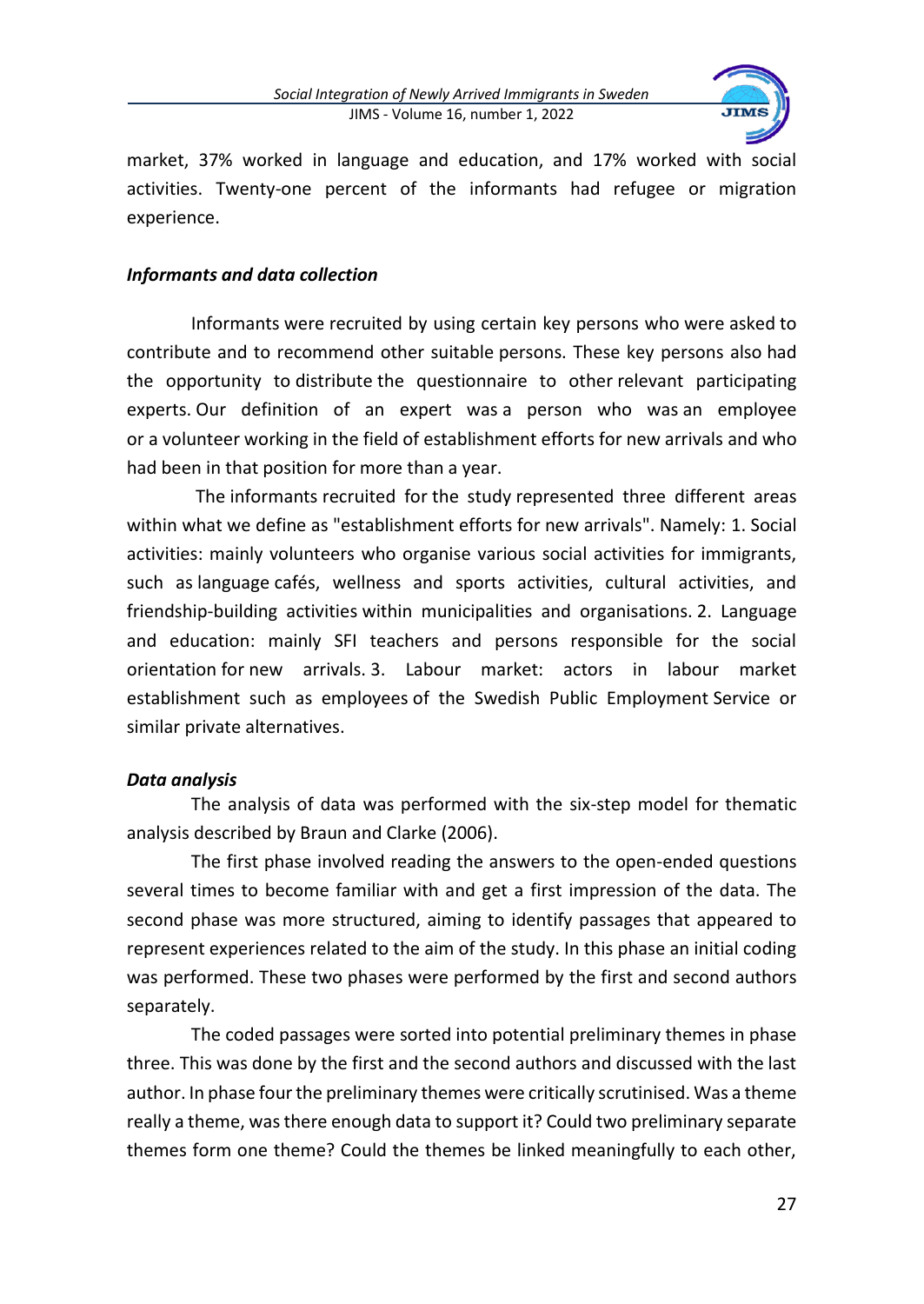

and still be distinctively different? This critical reading was done by the first author and discussed with the last author.

Phase five was about naming the themes by capturing the essence of each one. This more abstract reflection had the ambition of describing stakeholders' experiences of encounters with newly arrived immigrants and deficiencies in today's establishment programmes at a more general level. The naming of the themes was performed by the first author in discussion with the second and last authors, and finally with all the authors. The last phase was about producing the report with a set of fully worked out themes, and with data extracts to support the analysis. This final analysis was done by the first author in dialogue with the last author, and then discussed with all the authors.

# *Ethical considerations*

Ethical approval to conduct the study was granted by the Ethical Review Board in Stockholm (2018/871-31/5) and data was gathered between October 2018 and March 2019. The General Data Protection Regulation (GDPR) has been applied. All participants were given written information on the study by letter, and their consent was assumed if they proceeded to complete the questionnaire. In addition, the participation was voluntary. To ensure confidentiality, information that might reveal informants´ identities, such as working place, names, etc. was concealed (WMA 2013).

## **Results**

Three main themes emerged from the data as follows: organisational structures and individual needs; allocation of resources and competence development; and health and existential vulnerability

## *Organisational structures and individual needs*

Achieving a person-centred focus in encounters with newly arrived immigrants was described as a goal. At the same time, this goal was perceived as challenging in the daily practice. There was a lack of attention to individualised adjustments in activities and processes for this. Furthermore, the impact of leadership was argued to hinder quality improvement of daily routines. The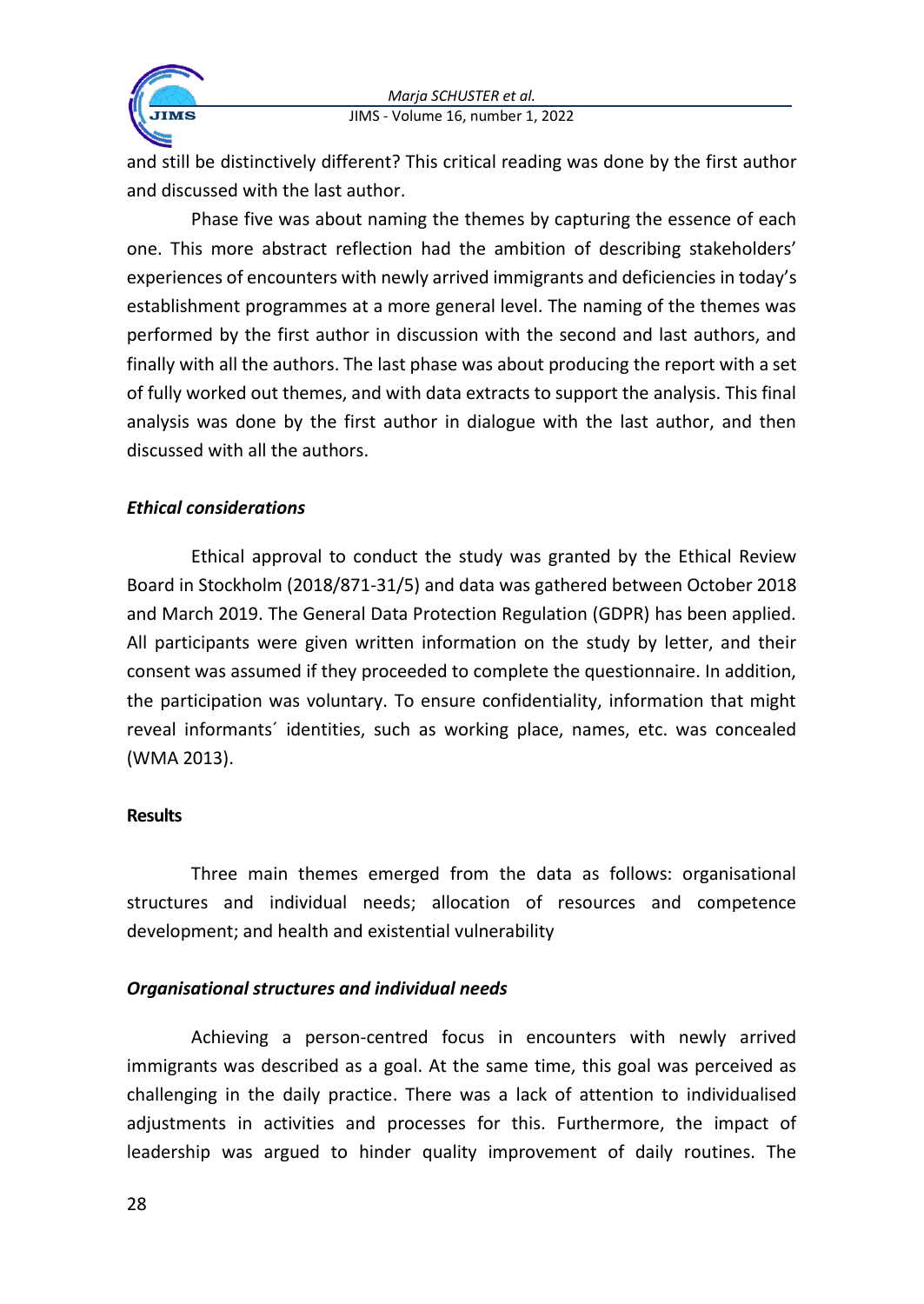

problems with leadership were described as lack of proper information in the organisation and lack of insight into the employees' workload. Still, engagement associated with the daily work was argued to be high and the informants received support from their team. Nevertheless, at times with large numbers of new arrivals, a shortage of support from the management was reported to make the workload substantial and tough to cope with. The following quotation illustrates this aspect:

"… it was a real challenge that almost broke me and my willingness to help as I did not get help either from managers or others, except the closest colleagues."

The daily practice seldom included face-to-face encounters with the newly arrived immigrants. Lack of the face-to-face interaction could lead to confusing and problematic situations for the newly arrived due to language barriers. Usually, they might manage their administrative affairs by themselves, but consultations by a mobile phone being the norm they might feel perplexed and require more assistance. Furthermore, due to the anxiety caused by their life situation they had a need for face-to-face encounters. An informant described this:

"The participants feel very bad and often want to meet. We do not have the capacity for physical meetings and a lot is done by phone, which worries the participants."

Another challenge in the EP process has to do with external factors such as various authorities with different routines regulating newly arrived immigrants' everyday life. For example, educational activities follow national laws and regulations, with small margins for individual solutions.

Organisational and collaborative challenges could be actualised when various stakeholders needed to co-operate concerning different issues and problematic situations with new arrivals. The informants described poorly organised coordination between different actors and how the newly arrived immigrants directed here and there without concern for what would be best for them:

"Different activities around the new arrivals should work better together to create a more favourable situation for them. Sometimes they are dragged here and there, and no one seems to think about what is best for the person."

The EP is a joint venture between several community actors with different responsibilities. A lack of collaborative efforts with different stakeholders and community actors may shatter the adjustment process for an individual. A problem described was not about responsibilities for specific aspects of the EP, but about gaps between organisations with non-existent systems for collaboration. This gap between organisations could have a negative impact on the progress in the EP for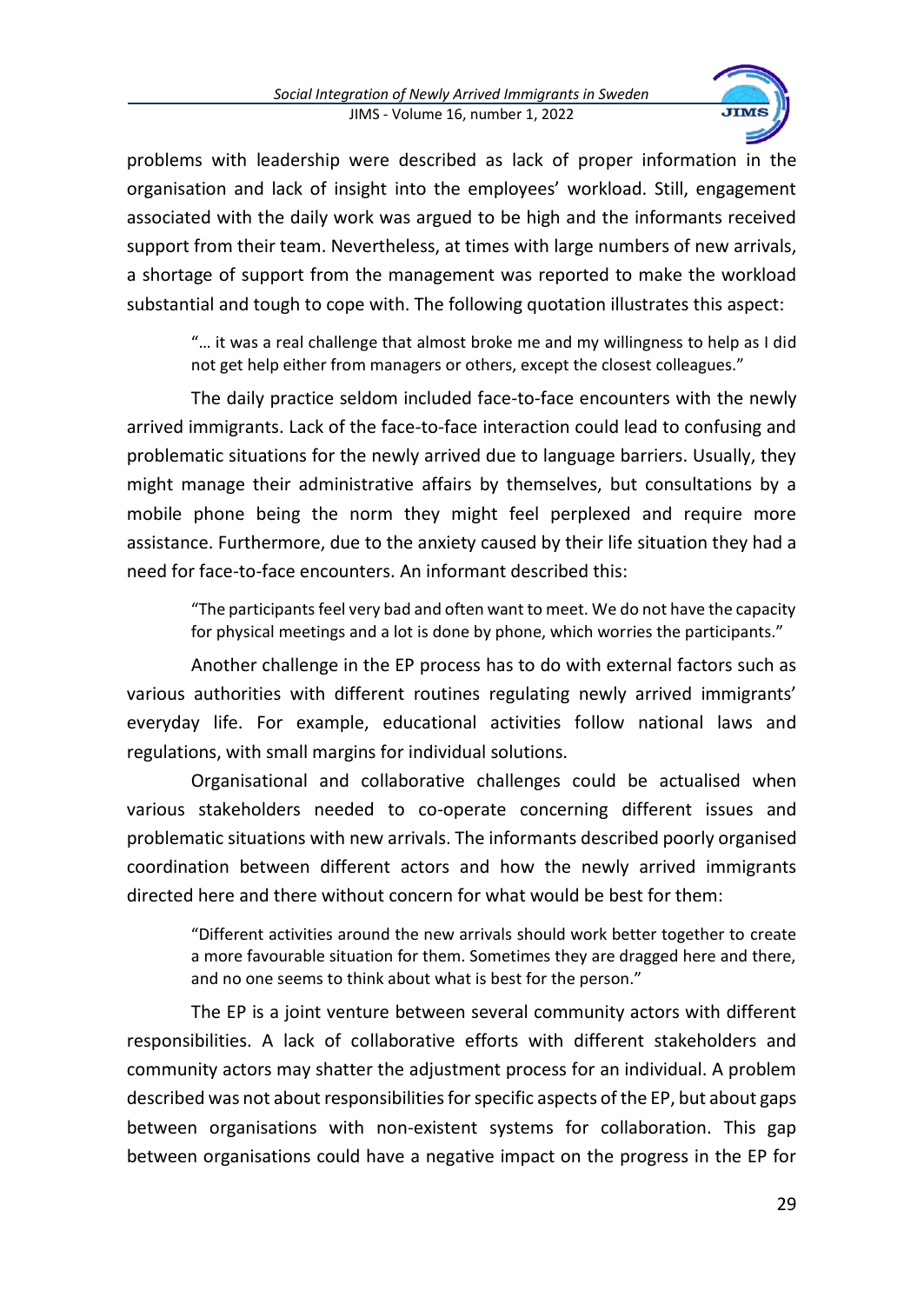

the newly arrived immigrant. Furthermore, it was described as complex to proceed within the EP due to challenging time limits which were not always aligned with the opportunity for joint work processes.

Lack of shared methods and systems for collaboration between organisations, as well as tough regulations and time limits were described as troublesome for the EP processes. However, contacts with humanitarian organisations appear to have been easier. Support in contacting humanitarian organisations is offered to the newly arrived immigrants and innovative collaboration with volunteers characterises the involvement of humanitarian groups.

# *Allocation of resources and competence development*

A distribution and mobilisation of resources was considered as an important conditioning factor for EP processes. Positive mobilisation of assets was exemplified when newly arrived immigrants were given several opportunities to complete a course introducing them to the Swedish society and how it works.

To engage new arrivals in different activities to support them in their unfamiliar and often problematic situation is one thing. Another challenge has to do with mental health issues among them, which were described by the informants as widespread. At the same time, the resources within the organisation to help and back them were limited. The same also applies to the healthcare sector with its long waiting times, and there was also adequate information on treatment and support, as an informant illustrated:

"Mental health problems are widespread and the resources to meet it both within the organisation and outside are limited."

The system lacks capacity, and a low quantity of employees was described as the greatest problem and as a growing issue today. Beyond this, deficient strategies for competence and skills development were described by the informants as a challenge for their practice. They were faced with the complexity of the newly arrived immigrants' situation they were not prepared for. An informant illuminated this:

"The job is so complex; it would be presumptuous of me to claim that I have sufficient knowledge in these matters."

A challenging factor described by the informants regarding their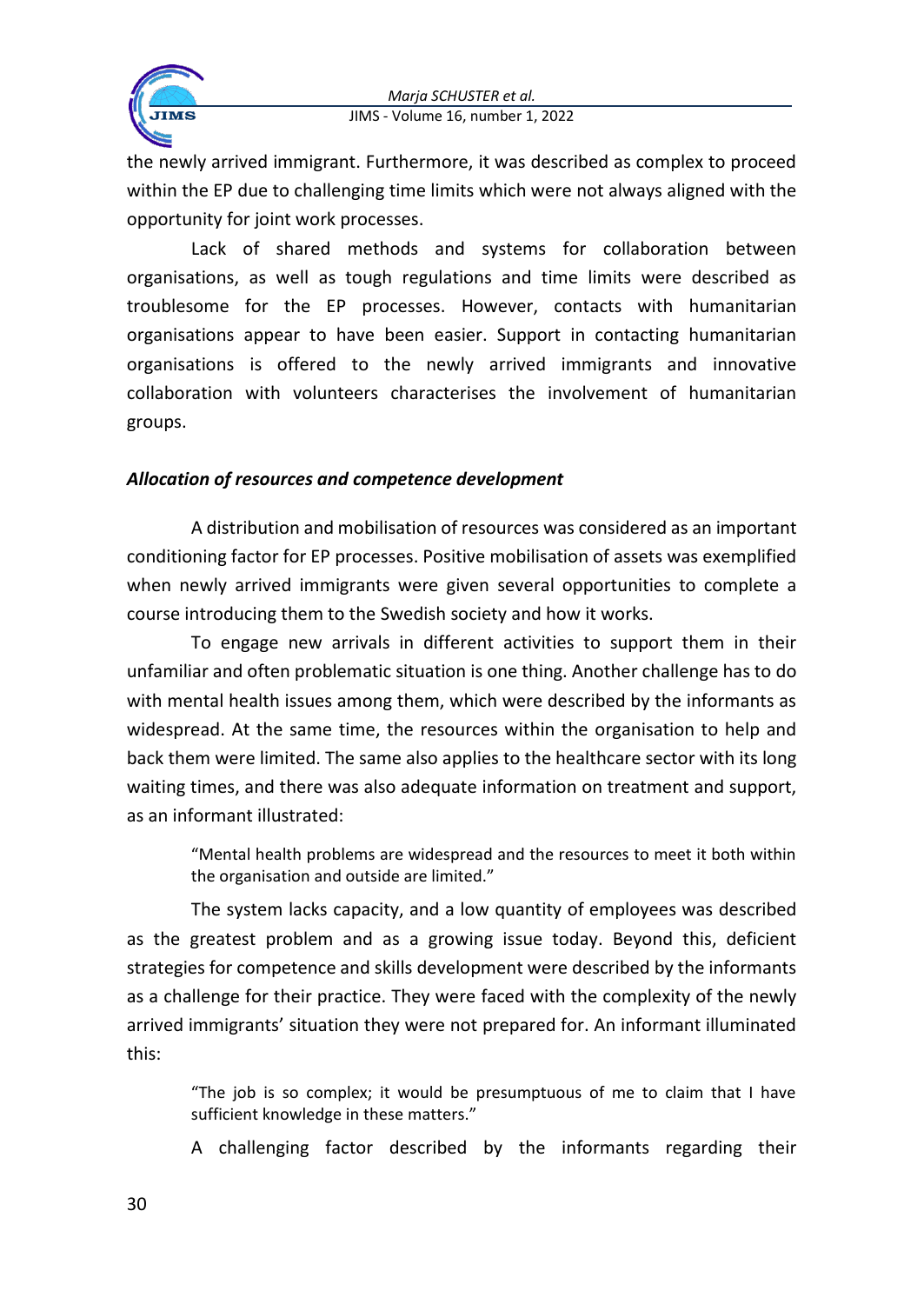

competence is related to different aspects of the newly arrived immigrants' health. Beyond the lack of resources, they pointed out a need for competence development in mental health issues such as post-traumatic stress disorder (PTSD). Another area with a need of competence development concerned methods for investigating mental disorders that work across language and cultural barriers.

# *Health and existential vulnerability*

In their daily work, the informants encountered new arrivals with traumatic experiences of war and escaping. They described that severe mental problems while you must cope with other consequences of a changed life situation make it hard to learn the language and establish yourself on the labour market and in the society. They also said that knowledge of health-related concerns in this group is generally low in the society. Expectations of them to educate themselves while suffering from mental health problems might just increase if they were not offered proper health care:

"I am convinced that the general knowledge of newcomers' mental well-being is lacking in society at large. They are expected to educate themselves quickly and adopt a new language at the same time as they often have severe anxiety and PTSD."

Prolonged and inadequate actions to get families together were described as endangering EP processes. Not having knowledge of the family members' health situation or if they were alive impacted on how the process within the EP proceeded. An informant described a common existential situation for the newly arrived:

"Persons who are separated from their family or do not know what happened to a close family member often feel very bad."

Furthermore, the fact that where the work is there might be no housing, and vice versa, complicated and put more pressure on the EP process, as one informant described:

"The housing situation is very stressful for many, but especially for the new arrivals, and does not provide the peace needed to cope with establishing oneself"

Safety aspects were described as of the highest importance, and if feelings of security were noticeable in the daily life the new arrivals might connect with new people and improve their social networking. The opposite situation was illuminated by an informant: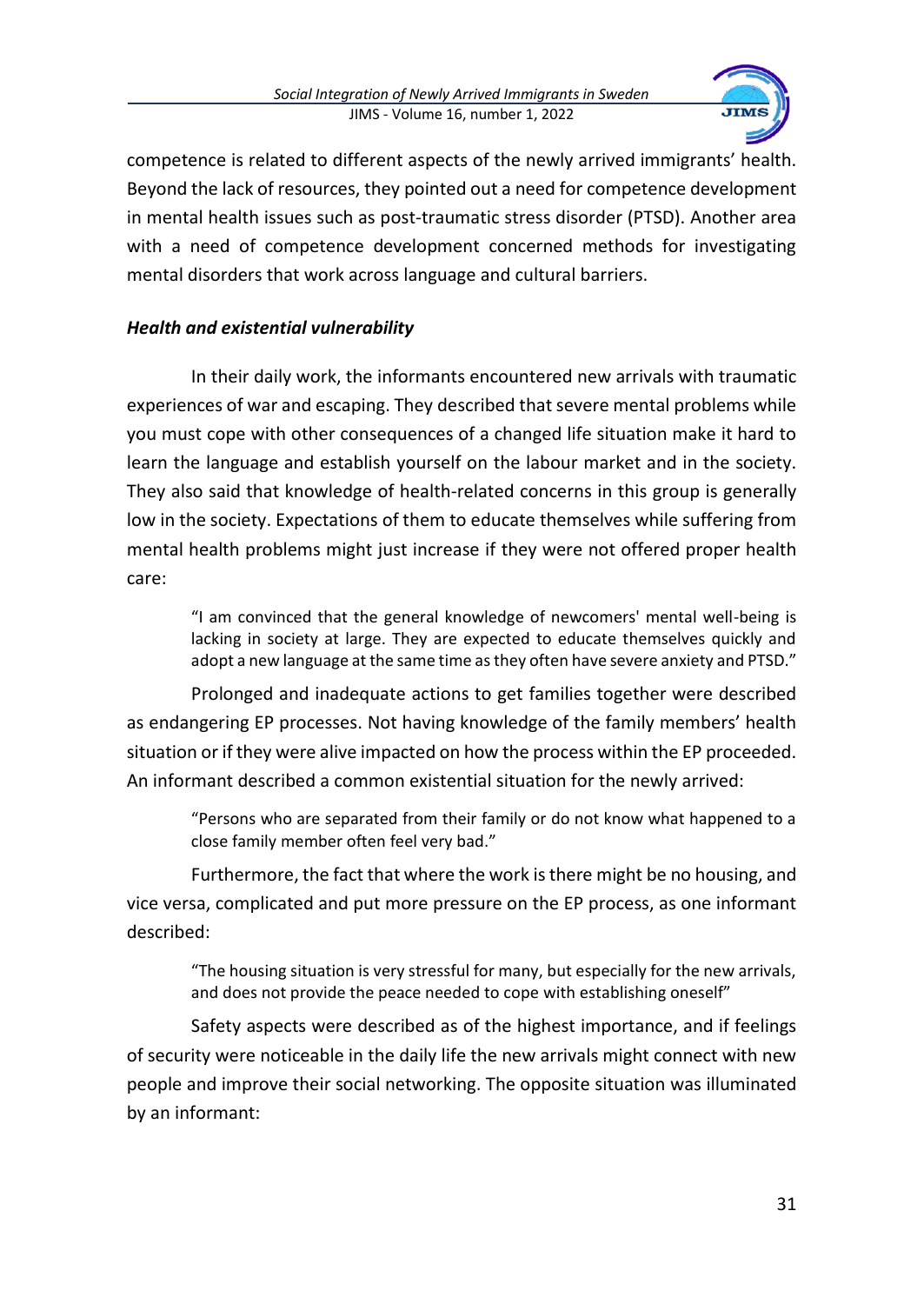

"If you don´t feel safe, you will not be able to take the steps needed to create your networks, either inside or outside your own group."

Segregation was pointed out as a structural problem in the society that affected new arrivals' possibilities to adapt to everyday life in the new country. To counteract this was considered a responsibility for everyone, not only for different stakeholders in the society. Openness and a will to get to know persons with different backgrounds was described as essential, but to create conditions for this was claimed to be a question of politics. Furthermore, the importance of tolerance was underlined regarding differences between people.

#### **Discussion**

So, what can stakeholders' experiences of encounters with newly arrived immigrants teach us about challenges and barriers to the integration in today´s establishment programmes? The results indicate that a focus on organisational structures, issues concerning resources and competence, and a more holistic approach to new arrivals' existential situation are key areas to address to move towards successful integration. The results are discussed in relation to previous research and Ager and Strang´s conceptual framework of integration, as described in the background of this paper.

To find a balance between a substantial workload with many new arrivals and the overall goal of achieving a person-centred focus in encounters with them was problematic for the informants, partly due to issues connected to leadership. The impact of leadership and lack of proper information in the organisation was argued to hinder quality improvement of daily routines. Achieving the overall goal of the person-centred approach was made more difficult by the fact that the informants seemed to have little influence over planning and structuring their work. A major barrier described was the growing problem of the EP system´s lack of capacity, with far too few employees. These aspects taken together have negative consequences for the EP processes, resulting in challenging and time-consuming procedures without opportunities for individual solutions for new arrivals.

Beyond these internal factors the situation of the immigrants is complicated by problems connected to collaboration with external stakeholders and authorities. These structural barriers affect the processes of integration connected to Ager and Strang´s (2008) domains of employment, housing, education, and health. Disparities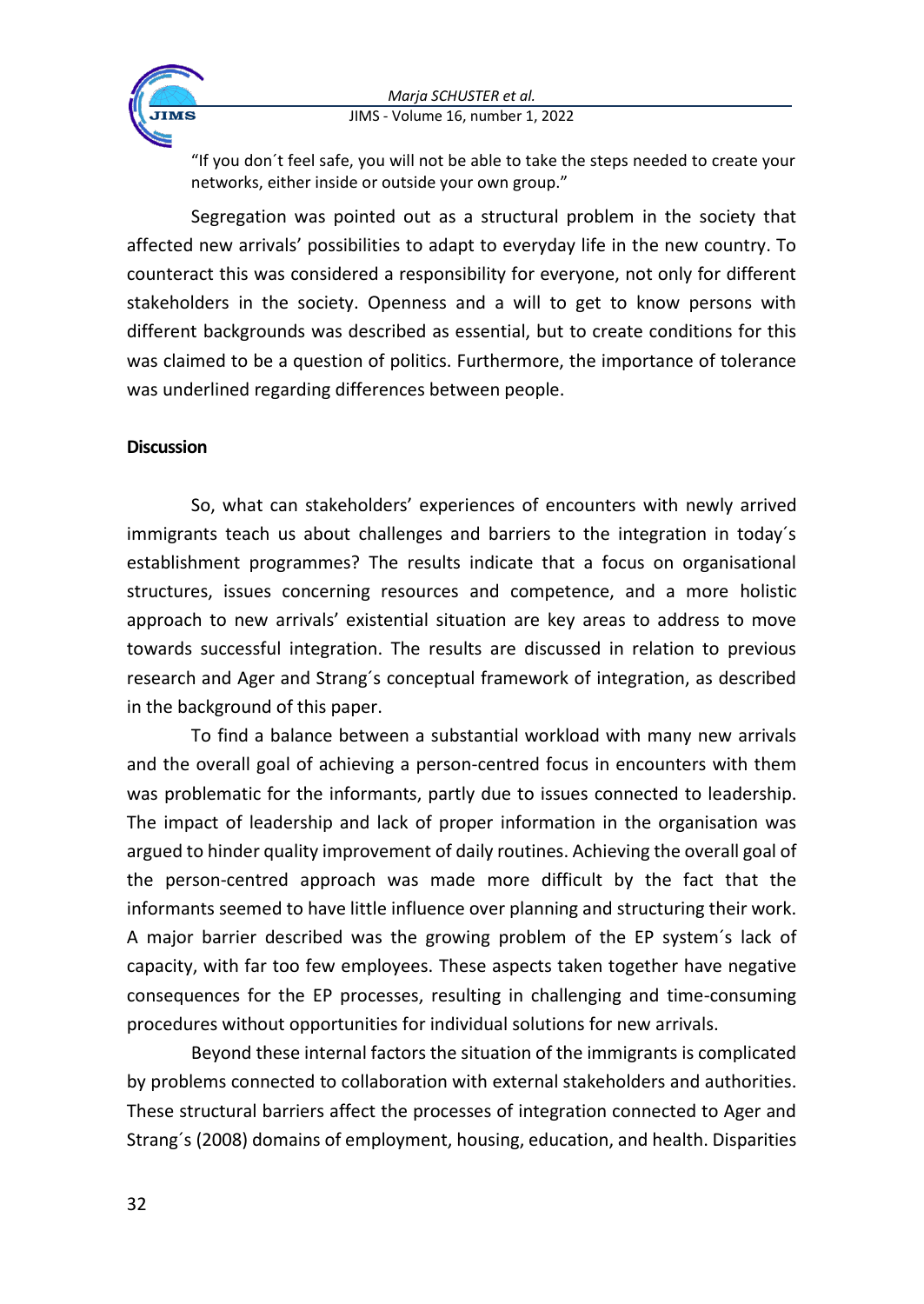

in routines and poor coordination between different actors make the new arrivals' already problematic integration into society even harder. Furthermore, the bureaucracy with time pressures and lack of continuity in the immigration process can be a challenge (Larsen, Eriksson et al. 2021; van Loenen et al. 2018). What is needed is shared fostering actions by different stakeholders and joint accountability to achieve social justice and equal opportunities for new arrivals (Kraft et al. 2017). The importance of this more holistic approach with integrated partnership is also described by Murphy et al. (2021) in their study of African asylum-seekers in Ireland.

The impact of structural barriers connected to the organisation is exemplified in this study in relation to the domain of health. Lack of resources and competence when it comes to new arrivals with mental health problems was described as a problem, both within the organisation and the healthcare system. Previous research shows that traumatic incidents from war and escaping, combined with experiences of social hardship in the host society, meaning social exclusion along with the loss of social significance and networks, increases the individuals` vulnerability (Sengoelge et al. 2020; Nordling et al. 2020). For stakeholders, these aspects of vulnerability of new arrivals requires both increased knowledge and practical skills training in identifying trauma-related stress and depression at an early stage of the establishment programme as well as a heightened ability to provide information about health-related illnesses (Tinghög et al. 2016). To tackle the complexity of the new arrivals' health-related conditions the need for resources, competence development and collaboration between stakeholders must be highlighted. With Ager and Strang (2008) a connection can be made to the domain of social links. To connect new arrivals to relevant services is essential for establishing integration. Furthermore, it is crucial from the perspective of empowering new arrivals by encouraging self-care and thereby alleviating human suffering. Ager and Strang (2008) emphasise the interdependence between the domains in their framework. This means that we can understand the impact of the new arrivals´ health, especially their existential health, on the other domains, and vice versa. From the wider perspective of sustainability, the need for intersectional collaboration to link health with other areas of sustainability is also described in previous research (Waage et al. 2015).

Another important issue to deal with concerns the domains of employment and housing. Employment can be related to education by vocational training and further education (Ager and Strang 2008). Employment means economic safety and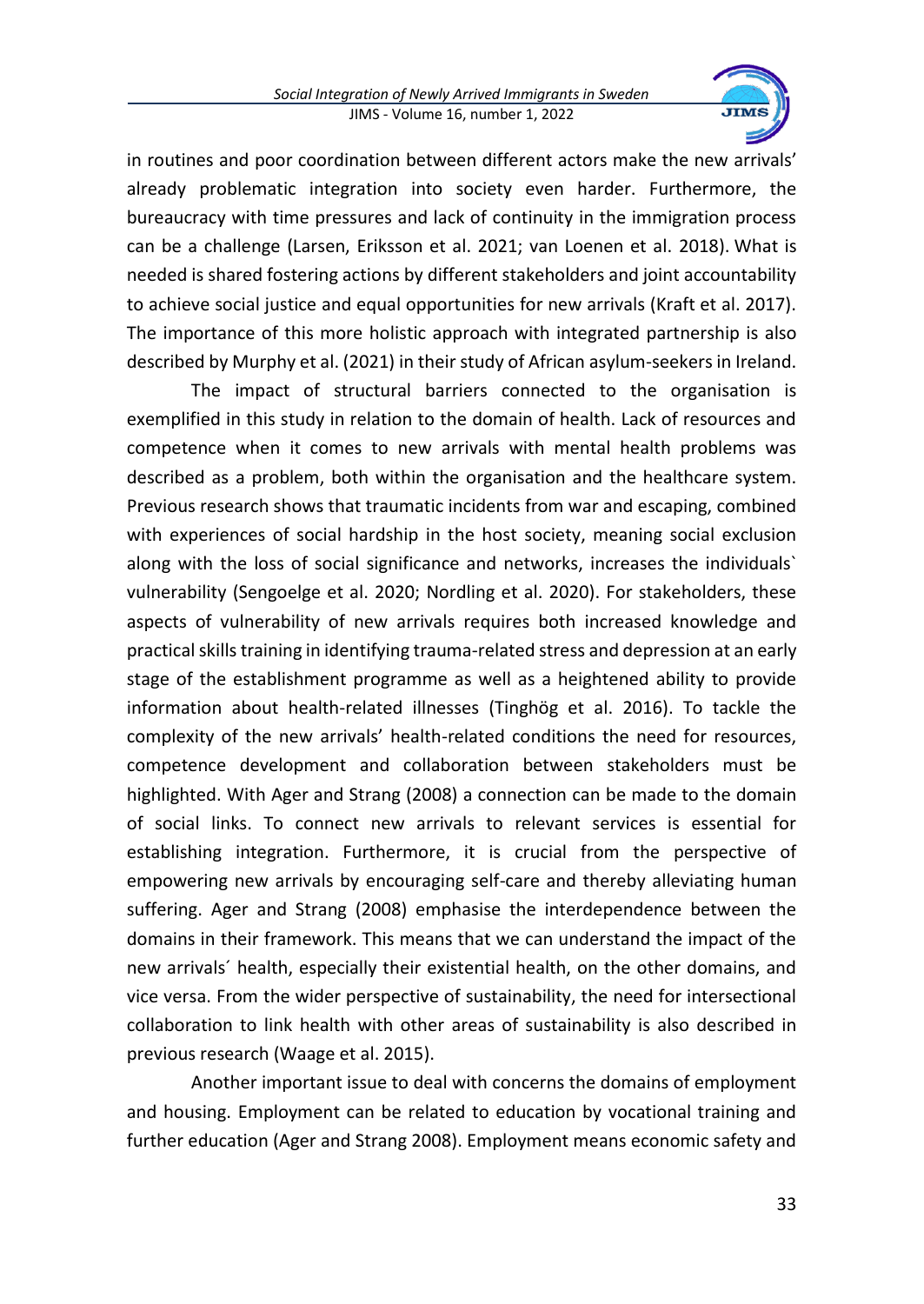

the possibility to plan for the future. It also means to have the opportunity to connect with members of society and thereby build social bridges (Ager and Strang 2008). This in turn has an impact on the facilitators in the framework, namely learning the language and the acquisition of cultural competence. A recent study by Cetrez, DeMarinis et al. (2020) shows that despite a comprehensive establishment programme and the strong motivation of newcomers, they had a hard time integrating into the labour market. The researchers attributed this to the lack of communication between multiple levels of government and a failure to coordinate language learning and job-training in accordance with individual skills. Language and lack of information were important barriers to integration, as well as the nature and type of work offered, often with temporary contracts and short hours. Finally, discrimination seems to be a major obstacle, preventing newcomers from obtaining a permanent occupation. When it comes to the domain of health, having an employment with income means that you can provide for yourself and your family. This is important in relation to a person's self-esteem and development of selfreliance (Ager and Strang 2008).

The new arrivals' possibilities to be integrated into a community are complicated by the fact that where the work is there might be no housing. The fragmented existence can have a negative impact on the continuity of the different levels of social connections (Ager and Strang 2008), but it even actualises problems when it comes to new arrivals' already vulnerable existence. Social connections relate to social participation, such as being an active member in a social environment. Social participation plays a key role in physical and mental health and protects against poor psychological health outcomes (Yildirim, Isik et al. 2020; Fiorillo, Lavadera et al. 2017; Webber & Fendt- Newlin 2017). Furthermore, previous research by Beirens et al. (2007) shows that social relations promoted a sense of belonging and community, a stronger cultural identity and increased confidence among refugees and asylum-seeking children and families, which helped them in their interaction and engagement with their wider social environment.

An important issue to address is family reunification and with reference to Ager and Strang (2008) the domains of social bonds and health. The proximity to family and one´s own ethnic group with the possibility to share cultural practices and maintain familiar patterns of relationships plays an important role when it comes to the feeling of being settled in a society. Previous research shows that family provides the strongest meaning-giving for newcomers, alongside with religion, children, and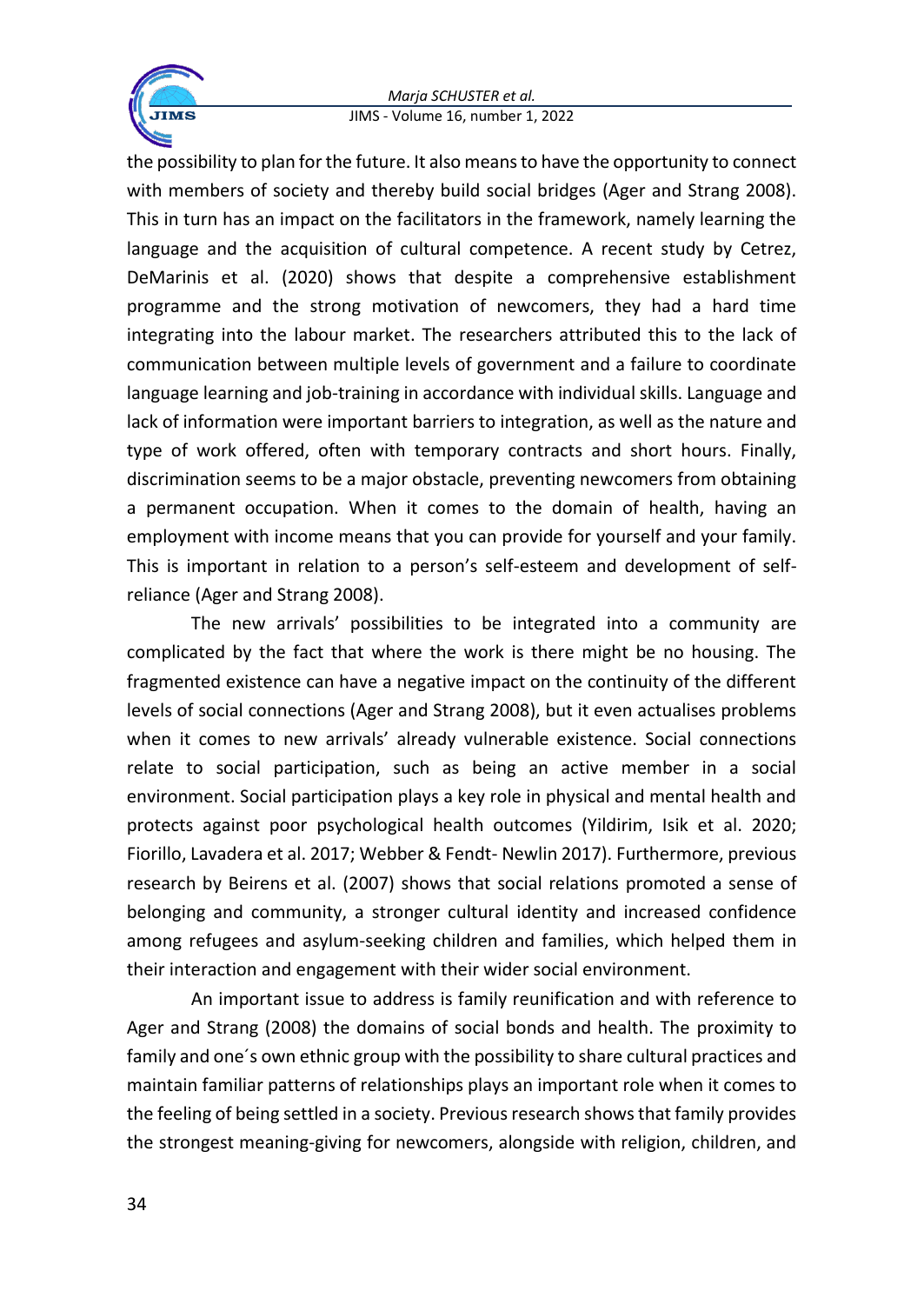

work (Cetrez, DeMarinis, et al. 2020). In this study, the informants said that not having their family with them, or worse, not knowing if they were alive, severely affected the new arrivals' health and well-being. The connection between health and the presence of family is also shown in previous research (Hägg-Martinell, Eriksson et al. 2021). This existential anxiety due to the lack of social bonds can make it hard to connect with new people and establish social bridges, and further, social links in the society. Therefore, actions to get families together should be a priority in the EP processes. Previous research also stresses the importance of family reunification for social support (Sengoelge et al. 2020). This has an impact on how the process within the EP continues towards integration. Again, the interconnectedness of the domain of health with the other domains is apparent.

The overall structural problem of segregation was described as an obstacle to new arrivals' possibilities to adapt to everyday life in the new country. Even in the study by Cetrz, DeMarinis et al. (2020) segregation was a major issue connected to geographical segregation areas with a high concentration of immigrants. Among other things, not being able to make social contact with Swedish speakers slows down language learning. Regarding discrimination and segregation, the Swedish government has set the explicit goals of equal rights, responsibilities, and opportunities for all, regardless of their ethnic or cultural background (Cetrez, DeMarinis, et.al. 2020). In this context it is interesting to discuss Ager and Strang's framework with language and cultural knowledge as facilitators of integration. They think that learning the language of the host community is not enough; you also need a broader cultural knowledge of national and local procedures for successful integration. Daley (2007) stresses the importance of active community engagement and education to challenge stereotypes and misconceptions and to prepare existing communities for contact with new members. Cetrez, DeMarinis et al. (2020) relate citizenship to a general feeling of belonging. They make a connection to a variety of factors such as geographical location, language skills, existential meaning-making, and value systems.

Feelings of belonging are also related to cultural understandings. We consider this as a joint responsibility for everyone, not only for politicians and different stakeholders in the society. Are we open to getting to know persons with different backgrounds? What about our tolerance when it comes to allowing a person to keep his or her origin while at the same time building a life in a new country? Segregation and aspects of it are connected to the foundation of Ager and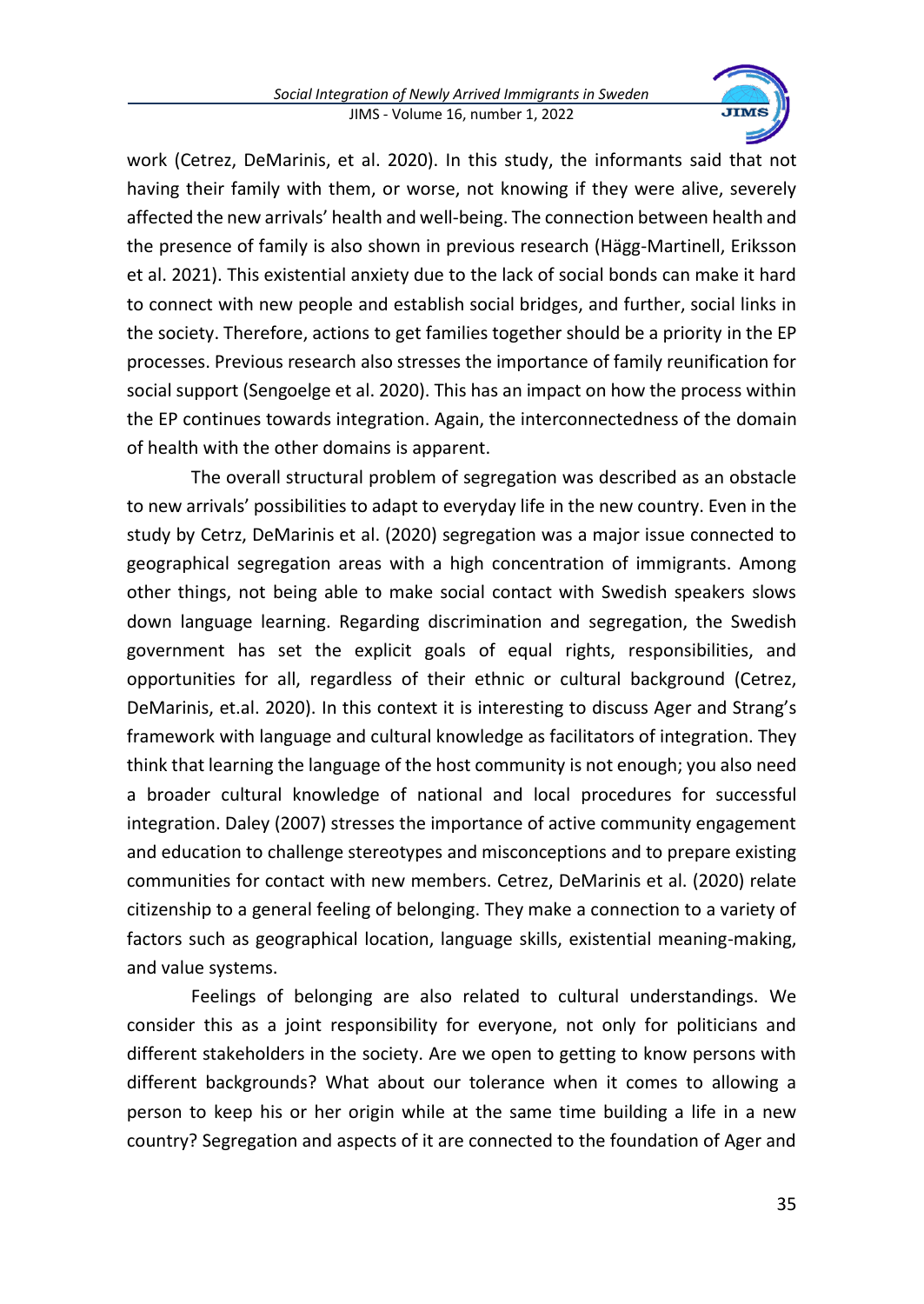

Strang´s (2008) framework with human rights and citizenship, as well as to shared understanding of what integration is.

#### **Strengths and limitations**

Given the design of the study, we did not perform any interviews regarding the experiences of stakeholders in the fields of the labour market, language education and civic organisations in Sweden. The results are based on stakeholders´ written descriptions of their experiences of encounters with newly arrived immigrants. Some of the written descriptions were rather short and this could therefore be a limitation. To increase trustworthiness and transferability, we have included qualitative data from different stakeholders. All themes were discussed with the research team and the data from participants was cross-checked when contradictions occurred. It was important to tackle the problem of preunderstanding that may lead to important aspects remaining unnoticed. This investigator triangulation was applied through the whole research process, and all researchers engaged in the analysis contributed different perspectives to strengthen credibility and mitigate the risk of bias (Patton 2015). Although we studied the stakeholders´ experiences in a Swedish context, the results might be transferable to similar settings.

Finally, we consider using the conceptual framework defining core domains of integration by Ager & Strang (2008) as a strength. The discussion of the results of the study in relation to several of these domains provides a deeper and more holistic understanding of different aspects of integration and their interdependence.

## **Conclusions**

Several barriers to successful integration of newly arrived immigrants were identified. Organisational structures connected to leadership and the employees' lack of influence over planning and structuring of their work made it difficult for the informants to reach the goal of implementing a person-centred approach. A major barrier was the growing problem of the EP system´s lack of capacity, with far too few employees. Beyond these internal barriers the collaboration with external stakeholders appeared to be a problem. Disparities in routines and poor coordination between different actors make the new arrivals' already problematic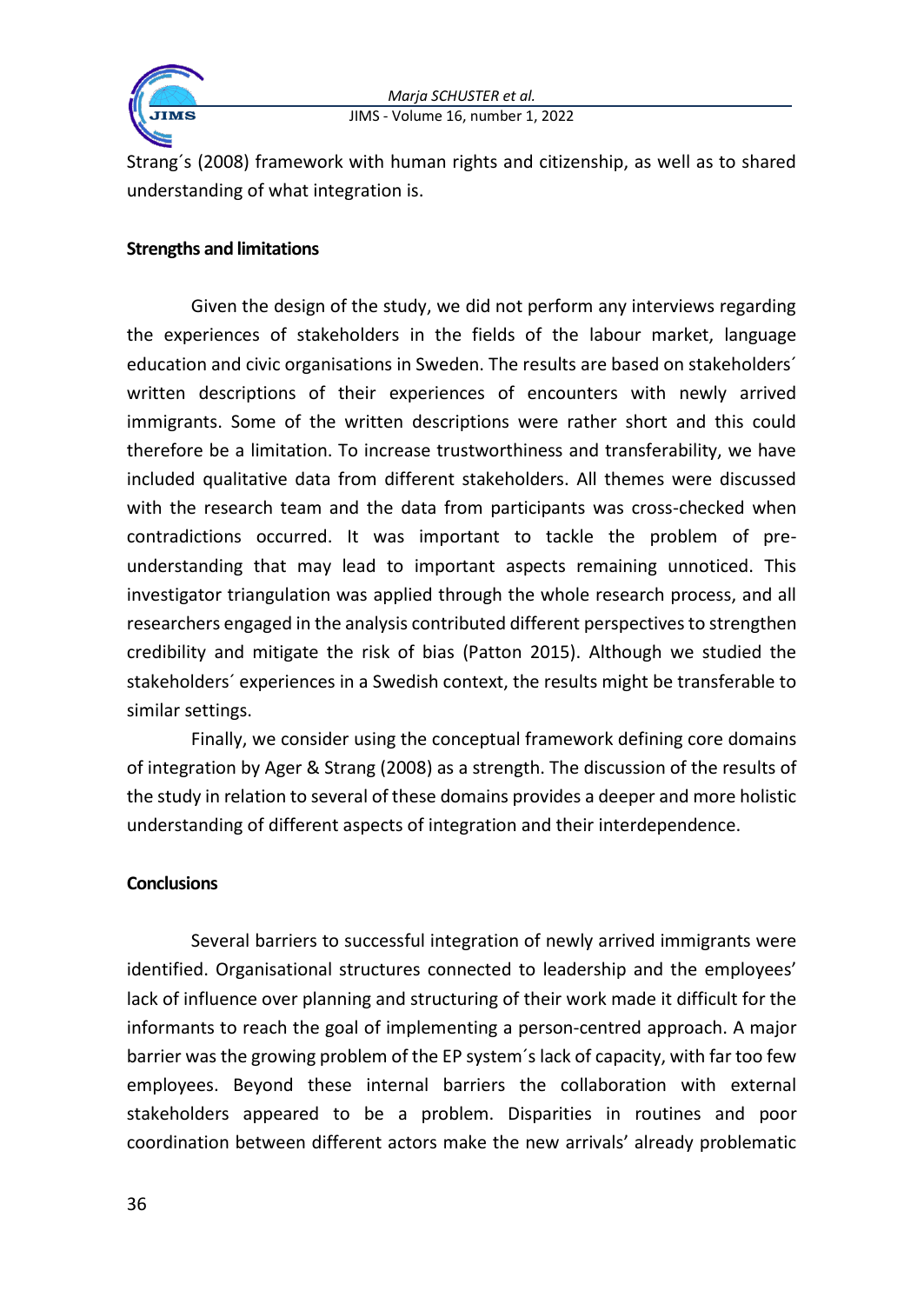

integration into society even harder. Lack of resources and competence when it comes to new arrivals with mental health problems was described as a problem, both within the organisation and the healthcare system. To tackle the complexity of the new arrivals' health-related conditions due to their existential vulnerability, the need for resources, competence development and collaboration between stakeholders must be highlighted

The new arrivals' possibilities for integration into a community are complicated by the fact that where the work is there might be no housing. This fragmented existence has a negative impact on the continuity of different levels of social connections. Another important issue to address is family reunification and its impact on new arrivals' health and existential well-being.

A major barrier for integration into inclusive communities is the structural problem of segregation. To tackle different aspects of this is a huge challenge that we need to address on all levels for peaceful and sustainable societies. Furthermore, our results suggest that a more holistic approach when it comes to integration processes would facilitate new arrivals' path to a meaningful everyday life.

**Declaration of conflicting interests:** The authors declare that there are no conflicts of interest.

**Funding:** The authors wish to thank the Swedish Research Council for Health, Working Life and Welfare (FORTE, grant number 2016–07194), for funding this work.

# **References**

- Ager, A., Strang, A. (2008). Understanding Integration: A Conceptual Framework. *Journal of Refugee Studies,* 21(2), 166-191. doi:10.1093/jrs/fen016
- Beirens, H., Hughes, N., Hek, R., Spicer, N. (2007). Social Exclusion of Refugee and Asylum Seeking Children: Building New Networks. *Social Policy & Society,*6(2), 219–229. doi:10.1017/S1474746406003484
- Braun, V., Clarke, V. (2006). Using thematic analysisin psychology. *Qualitative Research in Psychology*, 3(2), 77-101. doi:10.1191/1478088706qp063oa
- Cetrez, Ö., DeMarinis, V., Pettersson, J., Shakra, M. (2020). Integration: Policies, Practices, and Experiences, Sweden Country Report. *Working Papers Global Migration: Consequences and Responses.* Uppsala University. doi:10.5281/zenodo.3951713
- Daley, C. (2007). Exploring community connections: community cohesion and refugee integration at a local level. *Community Development Journal*, 44(2), 158-171. doi:10.1093/cdj/bsm026
- Fiorillo, D., Lavadera, G. L., Nappo, N. (2017). Social participation and self-rated psychological health: A longitudinal study on BHPS. *SSM-Population Health*, 3, 266-274. doi:10.1016/j.ssmph.2017.02.003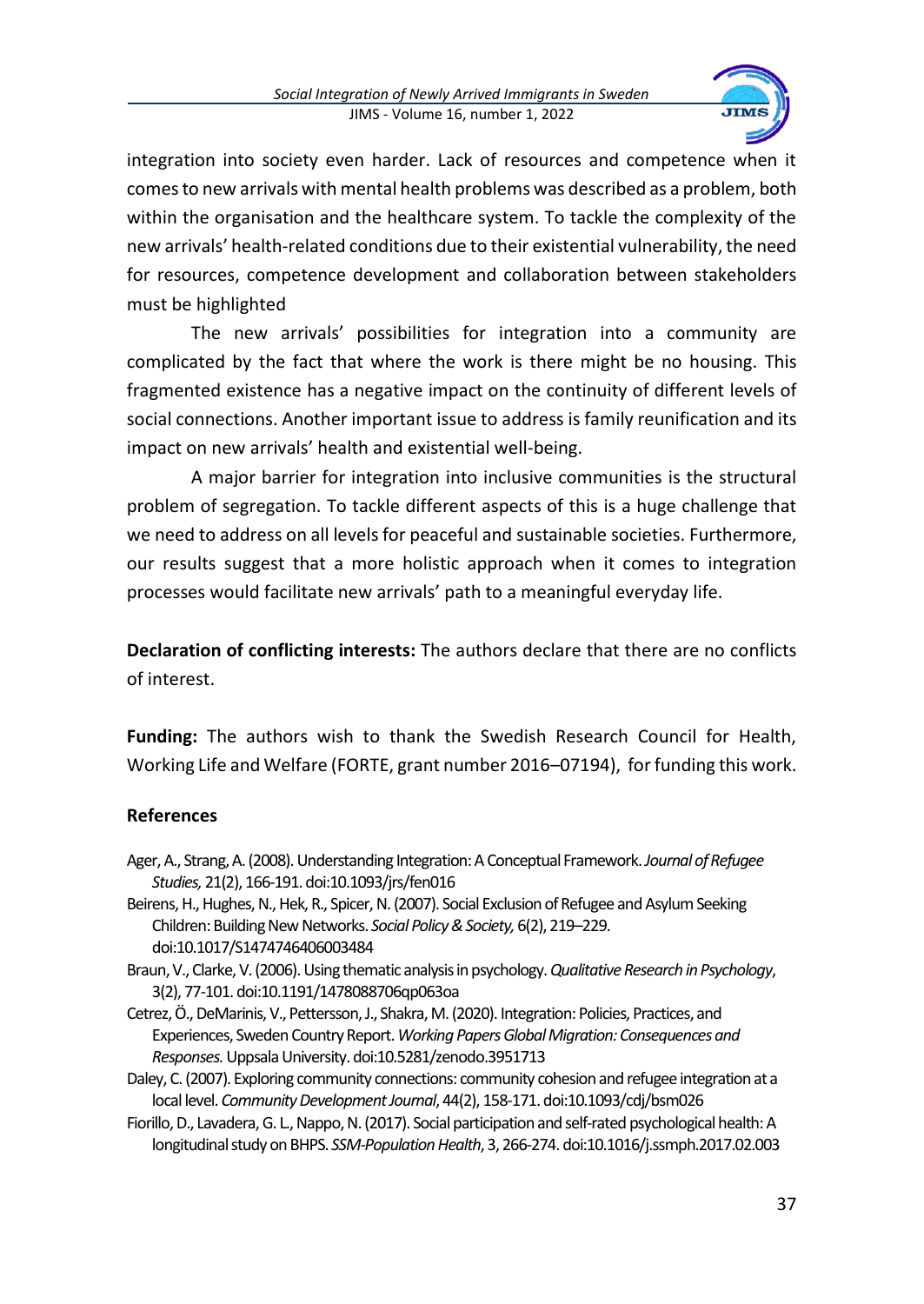

Government Bill 2016/17:175, G.B. (2016). *A new regulatory framework for newly arrived immigrants´ establishment in working and social life.* (Ett nytt regelverk för nyanlända invandrares etablering i arbets-och samhällslivet). Retrieved from https://data.riksdagen.se/fil/80816C86-5A21-4A9F-9993- D1348CO7035C.

Hagelund, A. (2010). Dealing with the Dilemmas: Integration at the Street‐level in Norway. *International Migration*, 48(2), 79-102. doi:10.1111/j.1468-2435.2008. 00497.x

- Hagelund, A., Kavli, H. (2009). If work is out of sight. Activation and citizenship for new refugees. *Journal of European Social Policy*, 19(3), 259-270. doi:10,1177/0958928709104741
- Hajer, M., Nilsson, M., Raworth, K., Bakker, P., Berkhout, F., de Boer, Y., Rockström, J., Ludwig, K., Kok, M. (2015). Beyond cockpit-ism: four insights to enhance the transformative potential of the Sustainable Development Goals. *Sustainability*, 7(2), 1651–1660. doi:10.3390/su7021651
- Hägg-Martinell, A., Eriksson, H., Ekstrand, P., Schuster, M., Larsen, J. (2021). Social Participation as Reported by Civil Servants and Volunteers Working with Newly Arrived Immigrants in Sweden: Qualitative Data from a Delphi Study. *Journal of Identity and Migration Studies*, 15(1), 98-114.
- Kraft M, Kästel A., Eriksson H, Rydholm Hedman A-M. (2017). Global nursing: a literature review in the field of education and practice. *Nursing Open*. 4(3) 122-133. doi:10,1002/nop2.79

Larsen, J., Eriksson, H., Hägg Martinell, A. (2021). A Scoping Review of Delphi Studies Concerning Social Participation of Refugees in Health Services. *JAMKJournal of Health and Social Studies*, e1-e10.

- McMillan, K. (2014). Sustainability: an evolutionary concept analysis. Exploring Nursing's role within the sustainability movement. *Journal of Advanced Nursing,* 70(4), 756-767. doi:10.1111/jan.12250
- Murphy, R., Keogh, B., Higgins, A. (2021). An embodied distress: African asylum seekers' experiences of mental health difficulties while awaiting an asylum outcome in Ireland. *Transcultural Psychiatry*, 58(2), 239–253. doi:10.1177/1363461520966108
- Nordling, V., Klöfvermark, J., Sigvardsdotter, E. (2020). *Föräldraskap efter flykt till ett annat land. Kunskapssammanställning baserad på en kartläggande litteraturöversikt.*[*Parenting after forced migration.*A report from the Swedish Red Cross University College.] Röda Korsets Högskolans rapportserie 2020:1.
- Patton, M. (2015). *Qualitative research & evaluation methods: integrating theory and practice*. London: Sage
- Reynolds, L., Sariola, S. (2018) The ethics and politics of community engagement in global health research. *Critical Public Health*, 28(3), 257-268, doi:10.1080/09581596.2018.1449598
- Sengoelge, M., Solberg, Ø., Nissen, A., Saboonchi, F. (2020). Exploring Social and Financial Hardship, Mental Health Problems and the Role of Social Support in Asylum Seekers Using Structural Equation Modelling. *International Journal of Environmental Research and Public Health,* 17(19):6948. doi:10.3390/ijerph17196948
- Svenska regeringen, 2018. *Handlingsplan 2030, 2018–2020.*[The Swedish Government, 2018. Sweden's action plan for the 2030 Agenda] In Swedish. Stockholm: Government Offices of Sweden. (Cited 2019 November 13). Available from[: https://www.regeringen.se/rapporter/2018/06/handlingsplan](https://www.regeringen.se/rapporter/2018/06/handlingsplan-agenda-2030/)[agenda-2030/](https://www.regeringen.se/rapporter/2018/06/handlingsplan-agenda-2030/)
- Tinghög, P., Arvidsson, C., Sigvardsdotter, E., Malm, A., Saboonchi, F. (2016). Nyanlända och asylsökande i Sverige. *En studie av psykisk ohälsa, trauma och levnadsvillkor [Newly resettled refugees and asylum seekers in Sweden: A study of mental ill health*, trauma and living conditions]. Report, The Swedish Red Cross University College, Sweden, November 2016. Röda Korsets rapportserie 2016:1.
- United Nations (UN), (2015). *Transforming Our World: The 2030 Agenda for Sustainable Development*. [Internet]. Geneva: United Nations. Available from:

https://www.un.org/ga/search/view\_doc.asp?symbol=A/RES/70/1&Lang=E